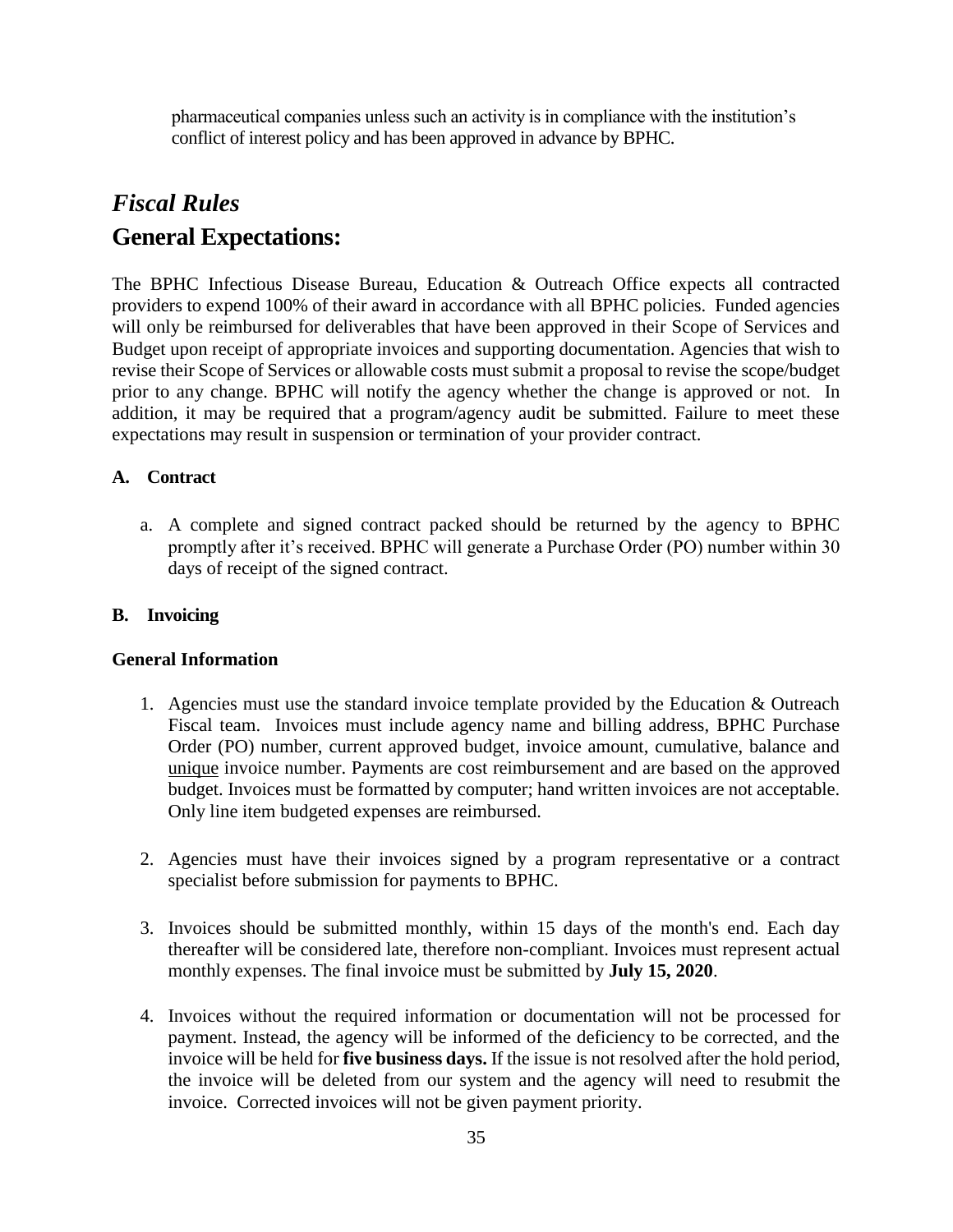- 5. An invoice must be submitted to BPHC for each month in the contract period. **If no contracted activities occur in a given month, there would be no reimbursable costs; an invoice with a \$0 month total must be submitted**.
- 6. An invoice requesting payment for **stipend** reimbursement should have the staff's name, the dates, place and hours of services, and a copy of the check. **Cash stipends are unallowable**.
- 7. Any revised or supplemental invoices are to be clearly labeled as such by including the word **"Revised"** or **"Supplemental"** in the **"Invoice Number"** notation and incorporated within the unique invoice number (i.e. SUPPJUL2019). Retroactive billing may only occur when the expense is not billed to another funding source. Documentation of bills to other funding sources may be required.
- 8. Monthly invoices containing all required information will be paid within 30 days of receipt. The 30-day payment period starts over for corrected invoices. Payment may be held if required reports and data have not been received by BPHC or if fiscal documentation is incomplete; agencies are informed in writing.

#### **Invoices are sent to:**

**Infectious Disease Bureau Attention: Fiscal Office Boston Public Health Commission 1010 Massachusetts Ave, 2nd Floor Boston, MA 02118 And/Or Preferred Method [IDBinvoices@bphc.org](mailto:IDBinvoices@bphc.org)**

#### **Cost Reimbursement**

- 1. Appropriate supporting documents for monthly cost reimbursement invoices include:
	- Payroll registers and labor distribution reports
	- Purchase requisitions accompanied with vendor invoice copy
	- Cancelled checks
	- Copies of vendor invoices
	- Copies of reimbursement/voucher forms
- 2. The budget on the invoice must illustrate the exact **approved contract budget**. The name of each staff member must be noted next to each position on the invoice. Actual monthly payroll expenses paid (**not accrued**) are billed on the invoice. The year-to-date amounts in the "Cumulative" billing column must be correct. Also, the salaries and FTE's which are billed must correspond to the approved contract budget. If any of these are incorrect on an invoice, it will not be processed. A budget revision request and/or revised invoice may be submitted.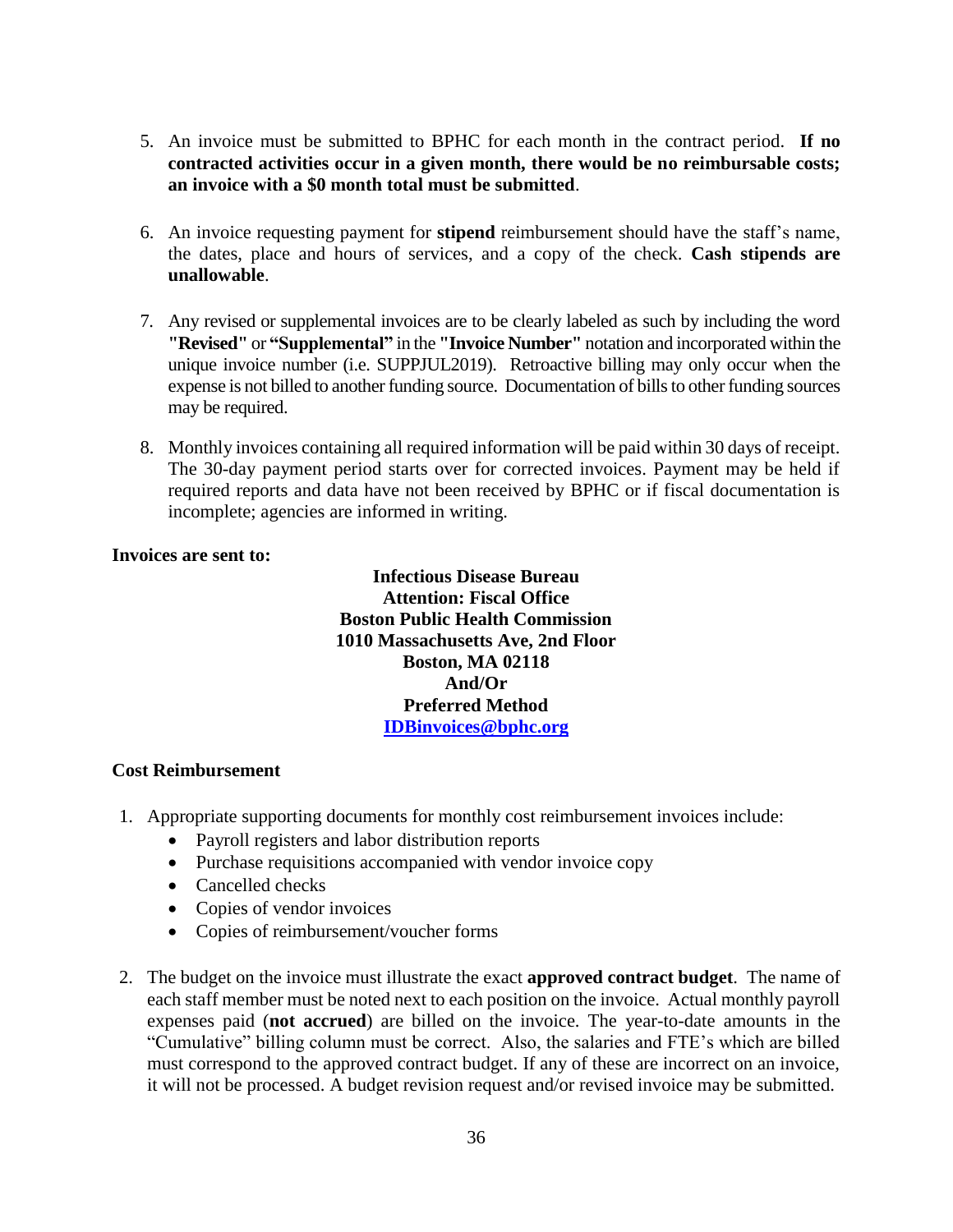- 3. The fringe rate must be the agency's internal audited fringe rate, with a maximum of 53.5%. Verification of this rate is subject to audit (Fringe is defined as: government mandated and employer selected employee benefits including: social security; unemployment, workers and disability compensation, retirement programs, and health insurance).
- 4. Indirect costs are funded at a maximum of 12% of the total direct program costs. Indirect costs are all expenses not directly associated with a specific program, which are necessary for the management of the whole agency. It may include space, management, clerical and support personnel, office materials, leasing of office equipment, advertising, postage, printing, insurance and other related expenses.
- 5. Vehicle mileage is reimbursed according to the IRS rate and current BPHC policy. Currently the rate is set at \$0.58/mile and is restricted to travel within the City of Boston. Parking and tolls can only be reimbursed if there is a receipt.
- 6. Meals consumption must be related to program activities and must specify the function or purpose on the receipt and include a copy of the sign-in sheet.
- 7. Supplies, equipment, etc. must be accompanied with a copy of the original vendor invoice and proof of payment. Also, you must specify if you are requesting payment for a portion of the invoice and where you are charging the rest of the payment.
- 8. Project funds may not to be used to pay City citations, tickets, taxes or fines. BPHC will not reimburse these items.

# *Fiscal Compliance*

- 1. An agency may be held in non-compliance at the end of each month if they do not meet the invoicing requirements. This includes non-submission of invoices, or late invoices. If the invoice is incorrect and/or incomplete, it will be returned to the agency and the agency will be required to submit new corrected information.
- 2. Contract expenses, as shown on invoices, are reviewed each quarter of the fiscal year. Agencies are expected to spend at least 24% of the program's annualized budget each quarter (based on the program's actual expenditures). The agency is informed after the first quarter, in writing, of any under billing. Chronic under billing may result in a reduction in the total amount of the contract.
- 3. On a case by case basis: Contract spending may differ from each personnel line item by no more than 10% monthly, for example if you are projected to bill a monthly salary of \$500 (annual salary of \$6000), you may spend up to \$550 within that line per month (therefore, cannot exceed \$6600 annually) with the sufficient back up. For below line items, e.g. if you are budgeted for a \$1000 office supply line for the year, you may spend up to \$1100 within that line (you may bill this in one month or it may be divided between several months). Both of these stipulations are as long as the total amount billed does not exceed the budget's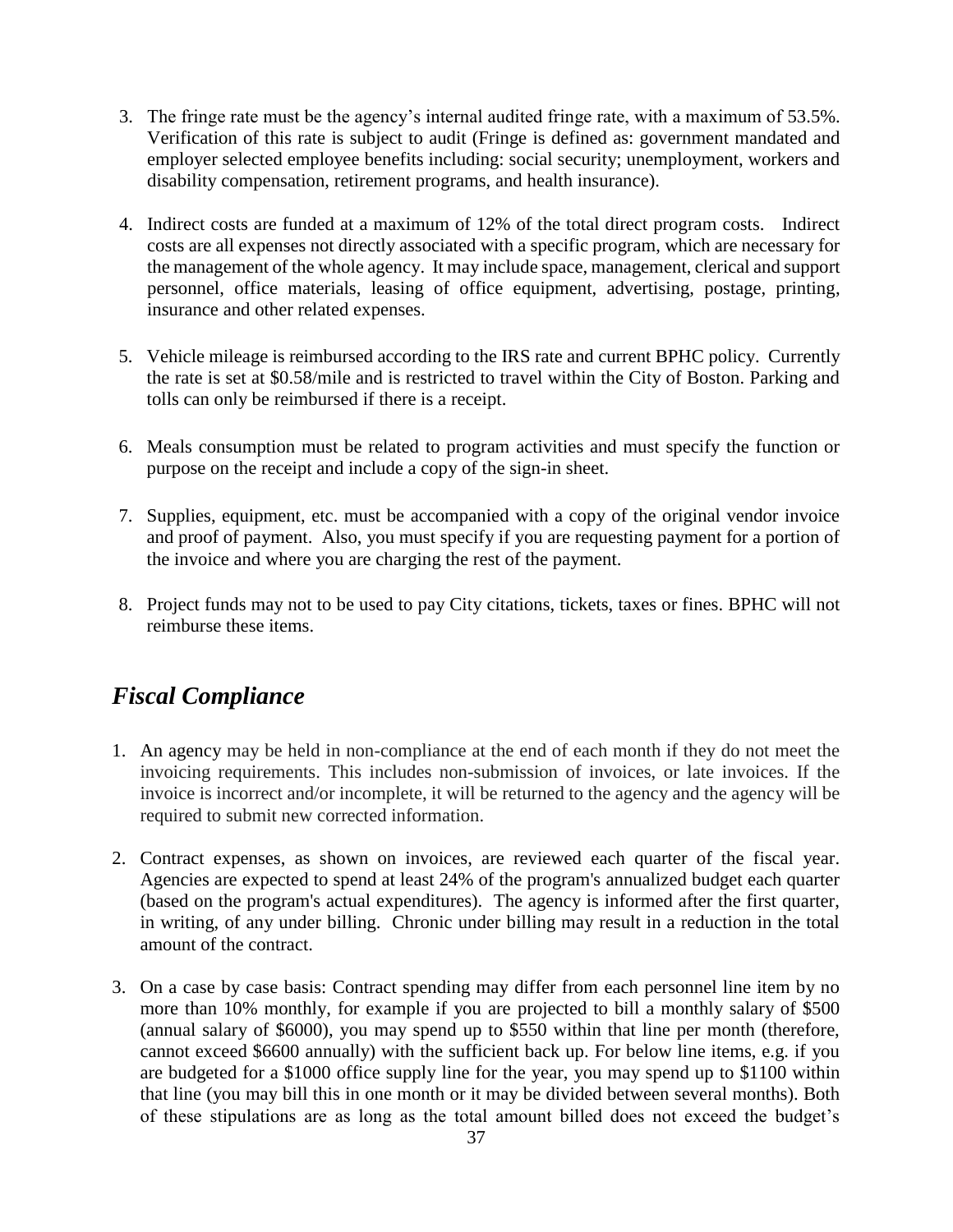maximum obligation. Overspending will not be reimbursed.

4. Funds awarded in one fiscal year may not be used in a subsequent fiscal year.

## **Audits**

1. Agencies must perform Single Audits of agency financial records as prescribed in the OMB Circular A-133 if they expend at least \$750,000 in federal funding. For agencies that expend less than \$750,000 in federal funding, the agency is required to have annual audits and financial statements prepared by independent auditors.

2.

3. When completed, this audit must be sent to:

### **Steve Simmons Chief Financial Officer Boston Public Health Commission 1010 Massachusetts Ave, 2nd Floor Boston, MA 02118**

## **Payments**

Agency invoices will be paid only by ACH – Direct Deposit. Agencies will have the opportunity to enroll in direct deposit during the provider training meeting or anytime throughout the year, if they have not previously completed the form. Agencies may request this form from the Sr. Program Coordinator. Forms should be sent to:

### **Accounts Payable Boston Public Health Commission 1010 Massachusetts Avenue, 2nd Floor Boston, MA 02118**

## **Budget Revisions**

Contract budgets are not changed without the approval of the Boston Public Health Commission. A revised budget request in the same format as the contract budget accompanied by line item explanations of proposed revisions is required. If the budget revision does not match the most up to date contract budget, it will be returned to the agency. Complete instructions are available under the budget revision section of the manual. Budget revisions will **not** be accepted after **April 1, 2020.** 

Agency requests to revise contract budgets are made in writing to:

**Greg M. Lanza, Senior Coordinator Infectious Disease Bureau Boston Public Health Commission**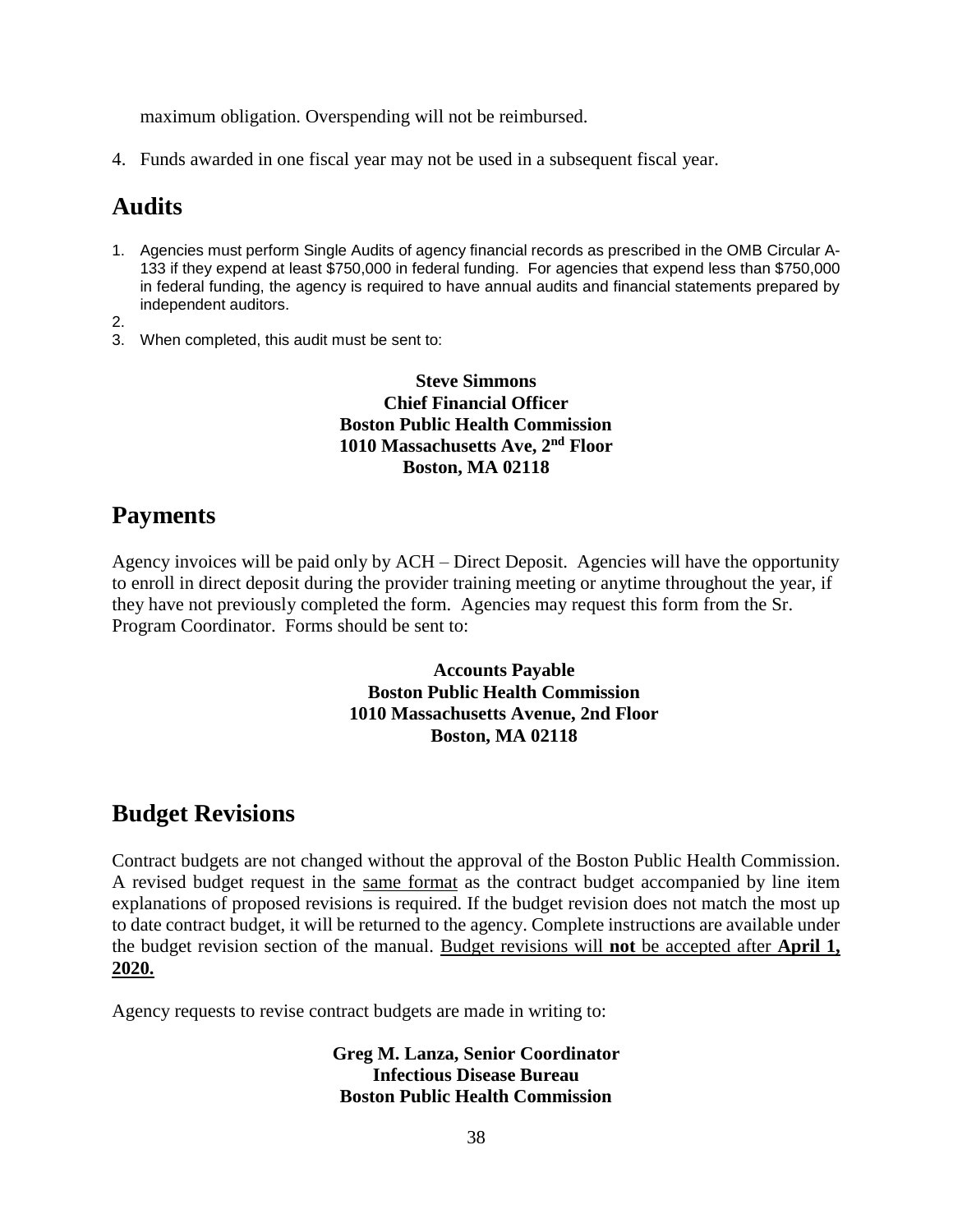### **1010 Massachusetts Ave, 2nd Floor Boston, MA 02118**

Appropriate budget revision requests are those which propose to use different means to accomplish the original agreed upon goals and objectives outlined in the Scope of Service. In general, adding new line items are not acceptable requests. Agencies may be allowed to shift funds between existing line items due to evolving service needs.

Budget revision requests **must** include the following:

- 1. A current budget with the proposed changes, and final proposed annual amounts to the right of each personnel and/or expense line item.
- 2. A detailed explanation for each change being proposed and how it will assist you in meeting your contracted goals and objectives.
- 3. If proposing to change staffing, please list both the prior and proposed staff on separate lines, detailing the actual salary and FTE for each and applying the appropriate number of months on the contract. Personnel explanations should include: the last name of the employee or, if vacant, the estimated date of hire and a brief description of the position's duties and responsibilities as they relate to the Education & Outreach funding.
- 4. Supporting documentation for each new staff person including a resume showing qualifications for the position, and proof of annual salary such as an offer letter, employee action form, or payroll statement must be provided.
- 5. If proposing to change expense items (e.g., food, office supplies, staff travel), explanations should incorporate quantities whenever possible. Explanations should state why an expense item is necessary and how it will be used. For example, travel expenses must specify who, where, when and why the travel is necessary.

Appeals of denied budget revision requests are made, in writing, to the Director of Education  $\&$ Community Engagement Division, Leslie Karnes.

## **B.** *Program Rules: Mini-Grants*

Reporting requirements for Mini-Grants, including data and fiscal requirements, will be subject to negotiation between BPHC and recipients.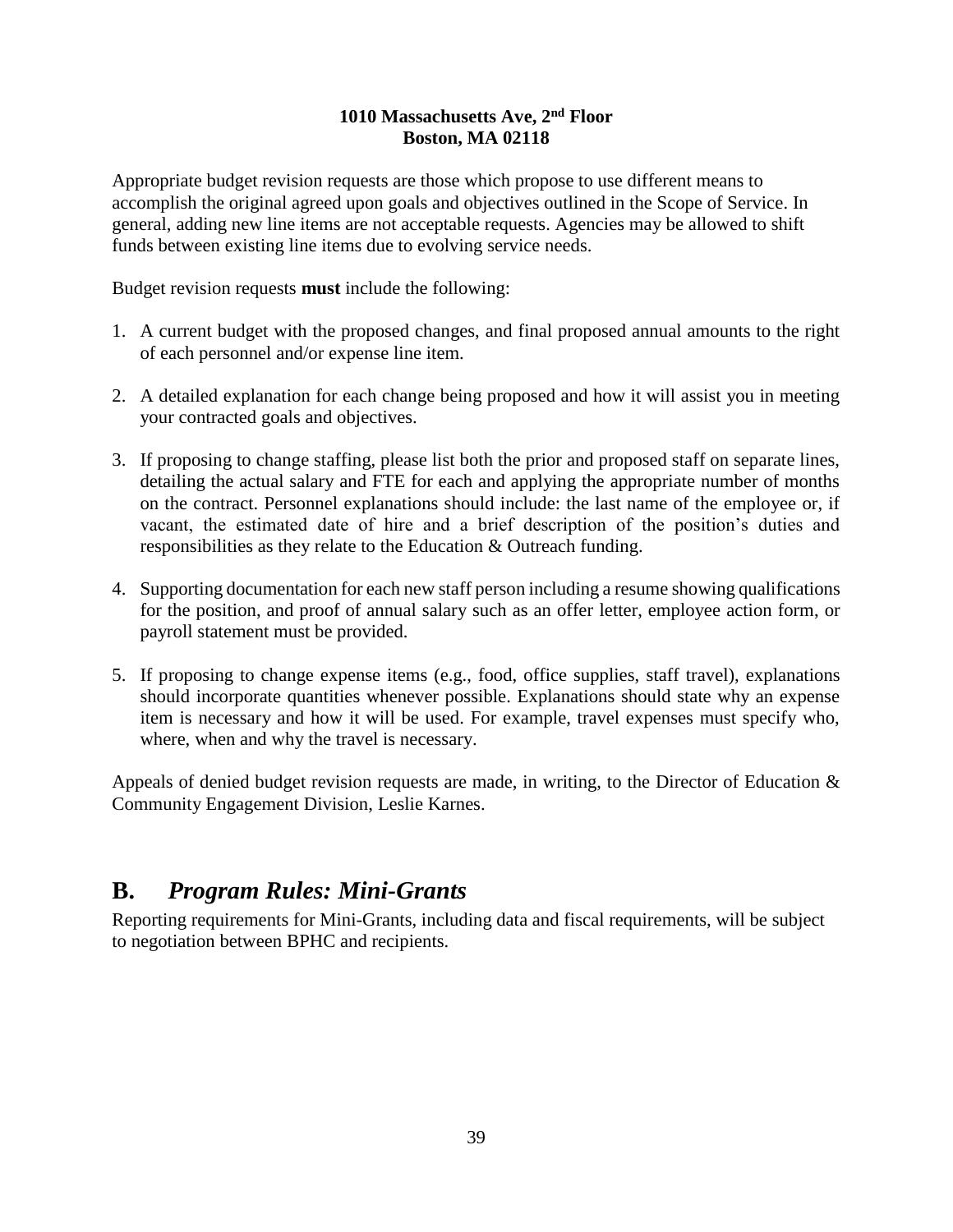**Agency:\_\_\_\_\_\_\_\_\_\_\_\_\_\_**

### **D. BUDGET and BUDGET JUSTIFICATION**  *10 Points (2-3 pages)*

Submit a proposed budget and budget justification.

### **Fiscal**

Following is a description of the terms used on agency budgets. Budgets cover a **twelve month** period and are presented in whole dollars (no cents).

- The "**Item**" column indicates the position title.
- The "**Personnel**" column indicates the name of the staff person occupying the position. Revisions should be submitted with staff first initial and last name (e.g., J. Smith). Enter "TBD" if the position is currently vacant.
- The "**Salary**" column reflects a Full Time Equivalent (1 FTE total) salary.
- The "**FTE**" column is the percentage of time (carried to no more than **two** decimals) that the position listed is paid for by the grant. To meet audit requirements, employees cannot exceed a total FTE of 1.0 across all funding sources.
- The "**Months**" column is the number of months the position listed will be occupied in the contracted period.
- The "**Annual**" column is the total salary amount that will be paid by the grant in a twelve month budget period for the listed position based on the given "**FTE**" and "**Months**."

 **x FTE x Months = Annual Salary 12**

- The "**Fringe**" rate must be the agency's internal audited fringe rate, with a maximum of **50.70%.** Verification of this rate is subject to audit. Fringe is defined as: government mandated and employer selected employee benefits including social security, unemployment, workers and disability compensation, retirement programs, and health insurance.
- Non-personnel, expense line item titles should be specific (e.g., Food, Office Supplies).
- The "**Indirect**" line item is capped at 12%.
- "**Program Total**" cost (total direct cost) is the sum of the Personnel Total and the Expense Total.

**A sample budget can be found on the following page.**